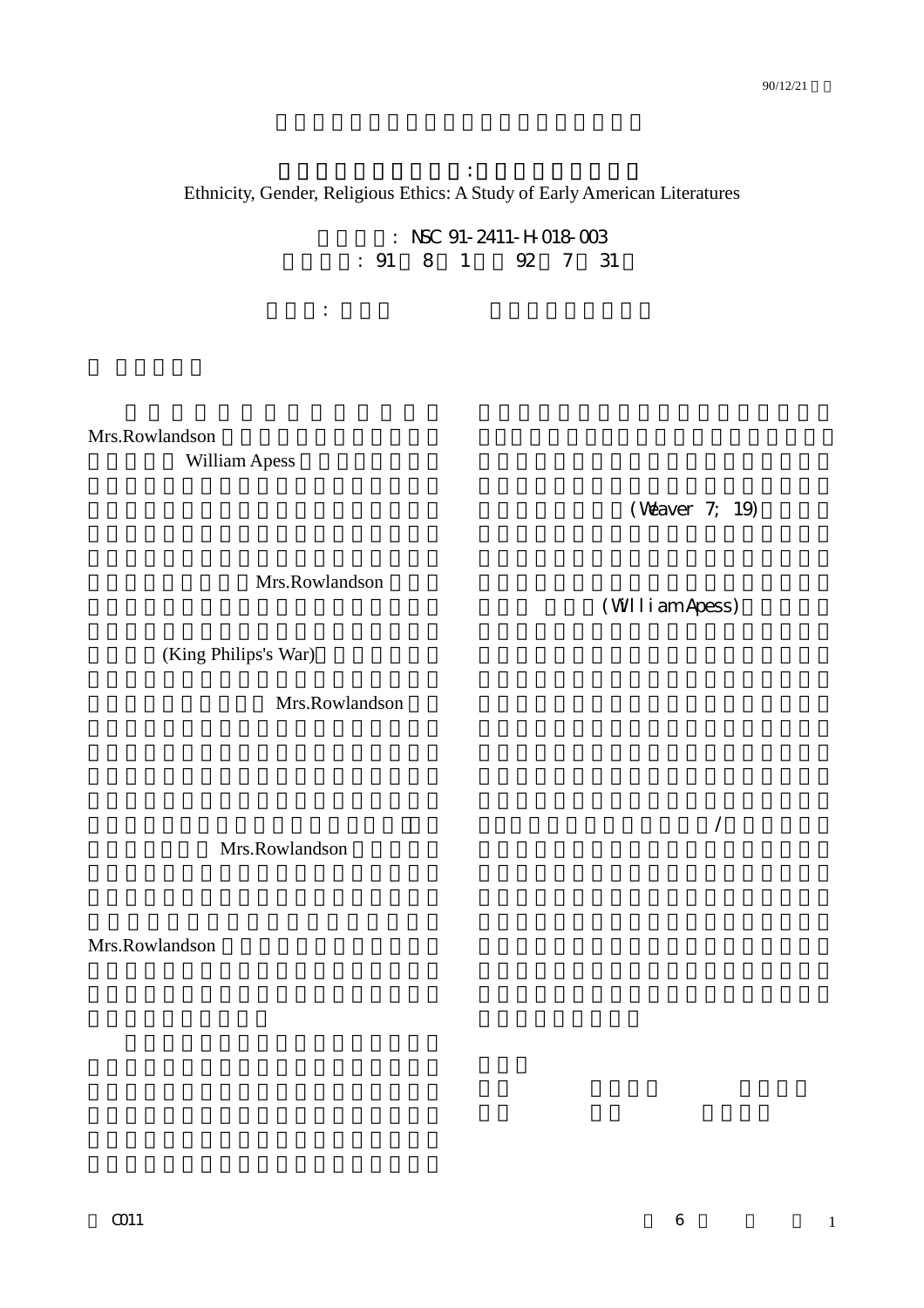Applying concepts from gender studies, religious studies, postcolonial studies and ethnic studies for detailed textual analysis, this research projects choose typical genres of writing in the early American literature--captivity narratives, autobiographies, and conversion narratives as focus of studies. White Rowlandson's captivity narrative, and William Apess's works are drawn upon to illuminate the interfaces of gender, ethnicity and religious ethics. The first part of the project explores Mary Rowlandson's captivity narrative, showing a white woman's perspective in an age when white-Indian relations were tense. The second part of the project studies the ethnic consciousness of William Apess, a mixedblood Native Christian missionary who straddled two cultures in the early nineteenth century. Apess's ethnic consciousness is crystallized in his poignant critiques of Christianity that white racists upheld to suppress Indian freedom and rights during Manifest Destiny period. Through ironical accounts of his personal conversion experience and his observations on disputable practices of Christian doctrines pertaining to the treatment of other races, Apess uncovers the complicated and ambivalent ethnic attitudes intermingled with contradictory Christian mores. Proposing to reverse whiteness into ethnicity in his autobiography and sermons, Apess in effect attempts to unsettle the dominant ethnic as well as religious ideologies by writing and articulating his ethnic subjectivity into genres marginalized in the Western literary tradition.

Key words: captivity narrative, autobiography, ethnicity, gender, religious ethics

Preface:

The presence of Indianness in the early American literature was never ignored or downplayed. In Thomas Jefferson and James Cooper's writing, the accounts of the Indian lives and customs are given weight. Their interesting accounts of the early Indians help readers see the place of the Indians in the shaping of American culture and nation.

However, the Indians, who are portrayed to be generous, friendly people by James Cooper, are, as Leonard Cassuto argues, objectified by the Puritans as inhuman savages, the representatives of the grotesque. In fact, from the moment when the Puritans reached the American continent to seek religious freedom, religion has been a discourse dominating the moral philosophy of the early American people, affecting their perception and evaluation of a racial and religious "Other". Yet the religious intolerance that the Puritans and other religious groups manifested seems to be in contradiction with the political goal for equality and freedom that the revolutionists advocate.

# Objective:

The purpose of this research is to gain a deeper understanding of the ways in which gender and religious doctrines affect the perception and interactions of different ethnic groups, particularly the Indian-white relations, from the colonial period to the early nineteenth century.

Literature review

At the end of her essay, "'Indians': Textualism, Morality and the Problem of History," Jane Tompkin, after giving a thorough review of scholarship in the early American literary studies, argues to acknowledge the relativism which prevails in the interpretation of historical events. By relativism, Tompkins means the perspective and the position which restrain historians, cultural critics and even literary scholars from providing objective accounts or interpretations. Tompkins points out that scholars sometimes face the dilemma of how to make a sensible moral judgement due to the fact that accounts of historical events marked by "conquest, massacre, and genocide, on the one hand; torture, slavery, and murder on the other" (73) are usually biased. She thus sees the impossibility of making a moral judgement because the truth, seen in the light of her poststructuralist understanding, is manifested in so many different versions by historians that no truth is determined. This realization of the indeterminacy of truth due to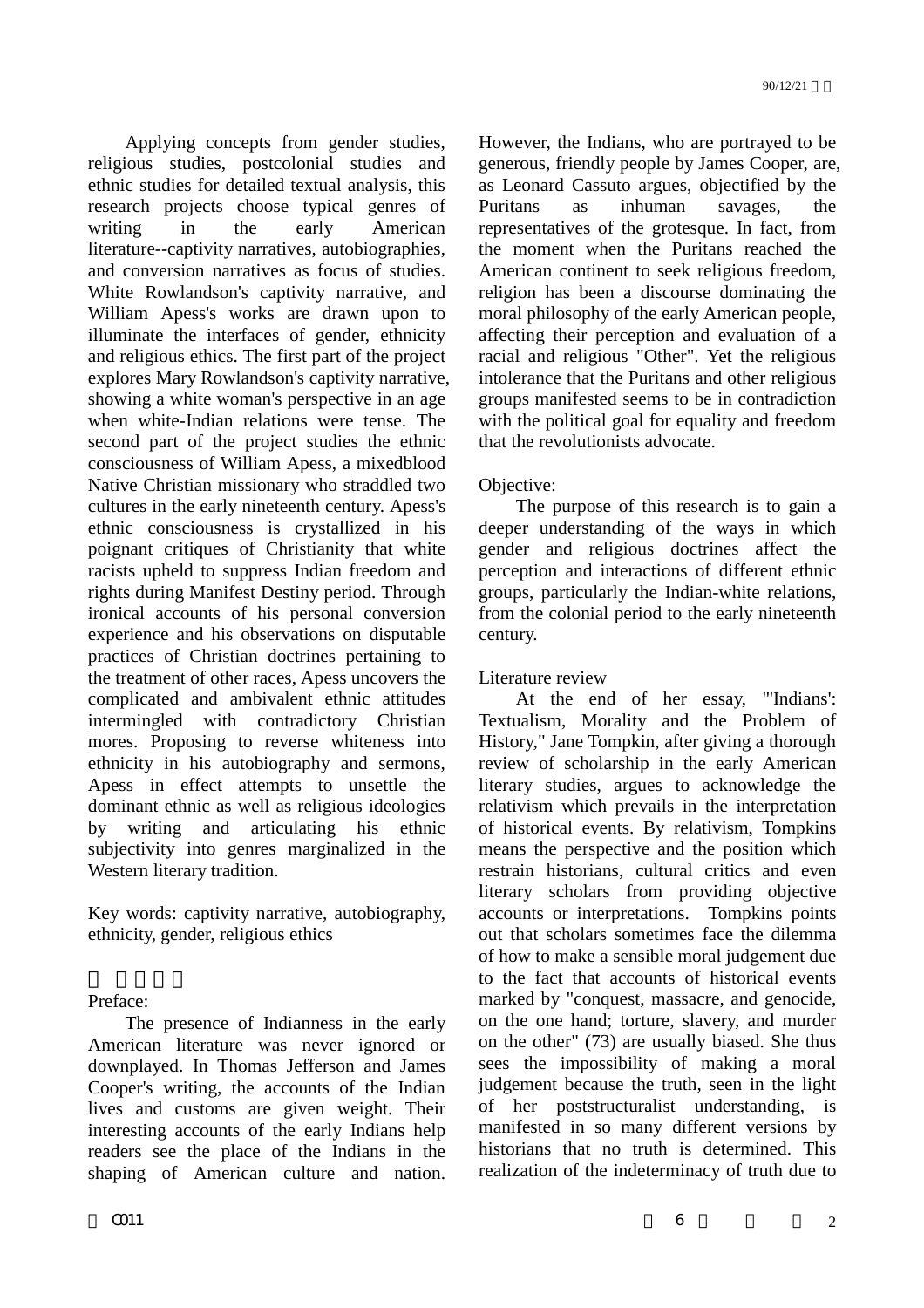the "the effect of bringing perspectivism to bear on history" leads Tompkins to assert that the only idea left in our understanding of history is merely "perspectivism itself" (75).

Although Tompkins's problematization of history indicates the difficulties of addressing the issue of Indian/white relations in terms of morality, an examination of Mary Rowlandson's captivity narrative and William Apess's conversion narrative and autobiography, however sharpens our understanding of Indian-white relations from different perspectives. Both texts reveal the attempt to claim for a more humanitarian treatment of people of different races.

# **Discussions**

Mrs. Rowlandson's captivity narrative, which places the Rowlandsons' experience of captivity against famous historical event of Pequot Philip King's War, provides important elements for historians, ethnographers, and anthropologists to have a glimpse into the lifestyle and customs of the American Indians in the seventeenth century. The religious sentiments manifest in her texts reveal clearly how a Puritan lady was able to sustain her will while she went through the spiritual and physical predicaments in captivity by virtue of her strong faith in Christianity. This narration and examination of personal suffering and forbearance from a religious perspective serve to testify the significance of God's test on mortal beings. Nevertheless, Mrs. Rowlandson's focus on the portrayal of Indian captivity seems, in some way, to reinforce the brutality of the other race, deepening the chasm between the dualism of white civilization and Indian savagism. Fortunately, her female sentimentality and feminist sensibility allow her to observe the Indian community in a less prejudiced manner. Using her talents for domestic affairs Mrs. Rowlandson gained an opportunity to integrate herself into the Indian community and realize the gentleness and humanity of the Indians. Although captivity cut her off from her familiar community and deprived her of physical freedom, she however was able to relate herself more closely to God, reexamining the religious meanings of her experiences. Thus, rather than placing harsh reprimands on the "immorality" of the other race, Mrs. Rowlandson looked inward and shifted from her puzzles about worldly suffering to a deeper exploration of the design of the heavenly father. Her inward, self-conscious interpretation of God's design of her life seems to have helped her become more receptive of (or sometimes blind to) the differences manifest in other race.

On the other hand, for the mixed-blood native Christian, William Apess, his ethnic consciousness makes him unable to be blind to the racism which arises from Europeans' dogmatic, biased perception of the colored people. In his conversion narrative and autobiography, his severe attack on the white missionaries, their dissemination of misrepresented image of Indians and Indian Christians to justify the inferiority and incompetence of Indians reveals his resistance and antagonism against the white prejudice. In his sermon, he draws upon the prevalent theory of his time--The Ten Lost Tribes of Israel to stress the equality of different races, arguing that Indians were also the descendants of God and deserved also the fair treatment of God. Additionally, he adopted rhetorically ironical reversal discourse to subvert the idea of the white supremacy in terms of morality. The purpose of his ironical narrative and speech is ostensibly to breach the moral hypocrisy of the white missionaries, who in his judgment were in complicit with the European imperialists to exploit and oppress the natives on the continent in the name of religious salvation. His attack on white Christian world and his attempt to seek justice for Indian people reached its climax when he decided to take side with Marshpee tribe to fight for the sovereignty of their own tribal affairs. All in all, the reversal discourse that Apess proposes pertaining to ethnicity revealed the antagonism and grievance lurked in his minds, and his national discourse about the self-governance and his strong appeal to racial equality from the perspective of religious morality discloses ironically his resistant, polemical and subversive temperament.

It is apparent that Apess's writings attest to the fact that Native Americans have struggled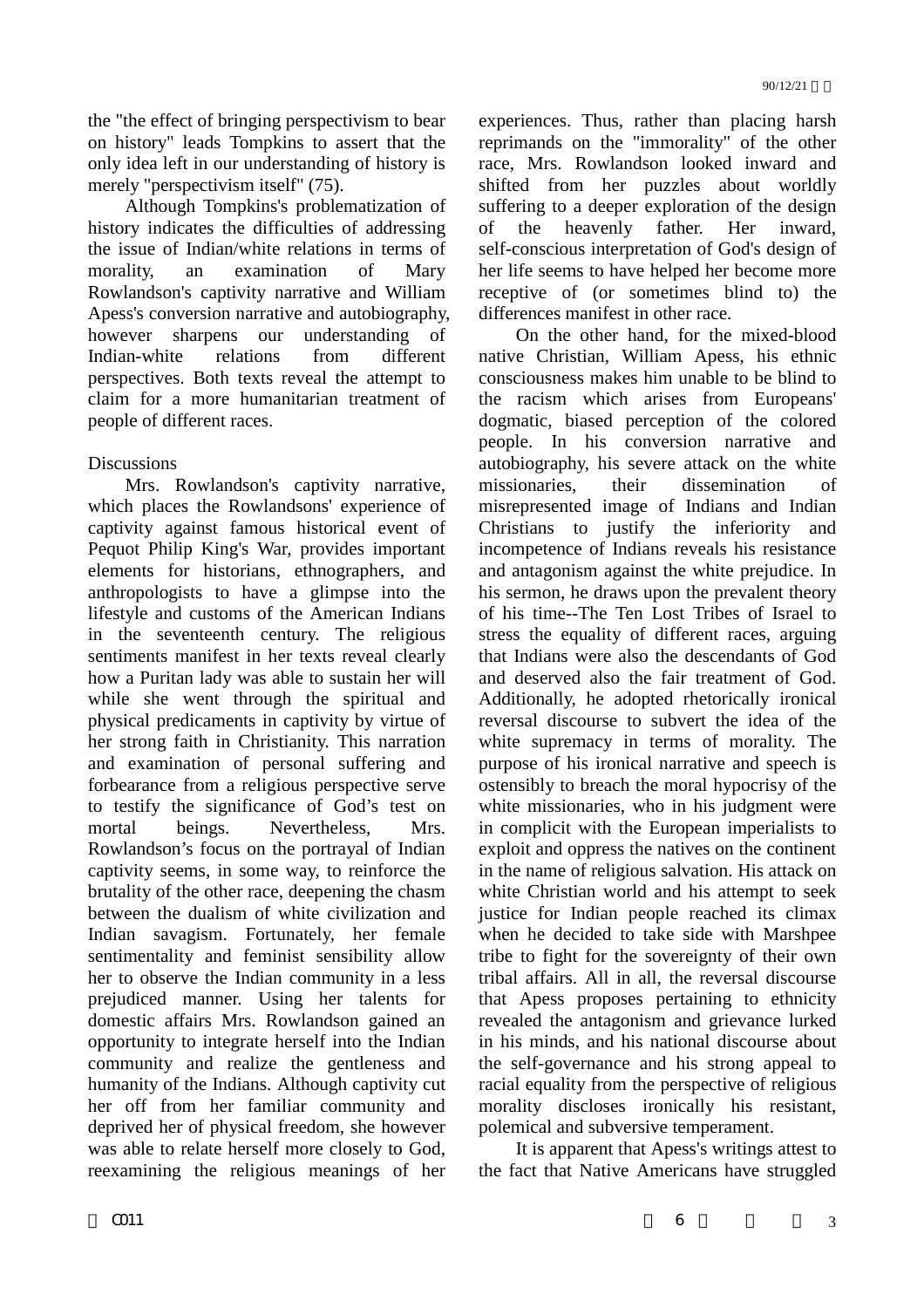for equality, justice and love, and that they have sought to rectify misrepresentations by showing their character as morally good as other races. Nonetheless, no matter how hard they have tried to demonstrate their virtues as Native Christians, their ethnicity excludes them as otherness.

In conclusion, Apess's writings expose the incongruity between politics and moralism. Despite his endeavor to unsettle the racial ideology of the nineteenth century through the employment of reversal discourse, and despite his attempt to challenge the idea of white supremacy by hailing the noble qualities of the Indians, Apess, unfortunately, is still restricted to a dualistic thinking of good vs. evil, superiority vs. inferiority, a thinking that European colonizers rely on to subjugate the other race. His reversal discourses addressed to foreground the humanity and equal worth of Natives merely disclose the antagonism lurked in his mind. And his appeal to Christian mores to challenge the sinful act of white colonizers fails to lead him to see beyond ethnicity the right of equality that all human beings are endowed with.

### **General**

- Bercovitch, Sacvan. *The American Jeremiad.*  Madison: U of Wisconsin P, 1978.
- Berkhoffer, Robert F., Jr. *The White Man's Indian: Images of the American Indian from Columbus to the Present.* New York: Alfred A. Knopf, 1978.
- Bergland, Renee L. *The National Uncanny: Indian Ghost and American Subjects.* Hanover and London: Dartmouth College, 2000.
- Breitwieser, Mitchell R. *American Puritanism and the Defense of Mourning: Religion, Grief, and Ethnology in Mary White Rowlandson's Captivity Narrative.* Madison: U of Wisconsin P, 1990.
- Bross, Kristina. "Dying Saints, Vanishing Savages: 'Dying Indian Speeches' in Colonial New England Literature." *Early American Literature* 36.3 (2001): 325-352.
- Carr, Helen. *Inventing the American Primitive:*

*Politics, Gender and the Representation of Native American Literary Traditions, 1789-1936.* New York: New York UP, 1996.

- Cassuto, Leonard. *The Inhuman Race: The Racial Grotesque in American Literature and Culture.* New York: Columbia UP, 1997.
- Geertz, Clifford. *The Interpretation of Cultures*. New York: Basic Books, 1973.

Horsman, Reginald. *Race and Manifest Destiny: The Origins of American Racial Anglo-Saxonism*. Cambridge, Mass: Harvard UP, 1981.

- Hoxie, Frederick E. Ronald Hoffman and Peter J. Albert, ed. *Native Americans and the Early Republic.* Charlottesville and London: UP of Virginia, 1999.
- Maddox, Lucy. *Removals: Nineteenth-Century American Literature and the Politics of Indian Affairs*. Oxford: Oxford UP, 1990.
- Pearce, Roy Harvey. *Savagism and Civilization: A Study of the Indian and the American Mind.* Baltimore: Johns Hopkins UP, 1965.
- Segal, Charles M. and David C. Stineback. *Puritans, Indians, and Manifest Destiny*. Foreword. Sacvan Bercovitch. New York: G. P. Putnam's Sons, 1977.
- Slotkin, Richard. *Regeneration through Violence: The Mythology of the American Frontier, 1600-1860.* Middletown, Conn.: Wesleyan UP, 1973.
- Tompkins, Jane. "'Indians': Textualism, Morality and the Problem of History." *Race, Writing, and Difference*. Ed. Henry Louis Gates, Jr. Chicago: U of Chicago P, 1986. 59-77.
- Wyss, Hilary E. *Writing Indians: Literacy, Christianity, and Native Community in Early America*. Amherst: U of Massachusetts P, 2000.

### **Captivity Narrative, Rowlandson**

- Burnham, Michelle. *Captivity and Sentiment: Cultural Exchange in American Literature, 1682-1861.* Hanover and London: Dartmouth College, 1997.
- Castiglia, Christopher. *Bound and Determined: Captivity, Culture-Crossing, and White*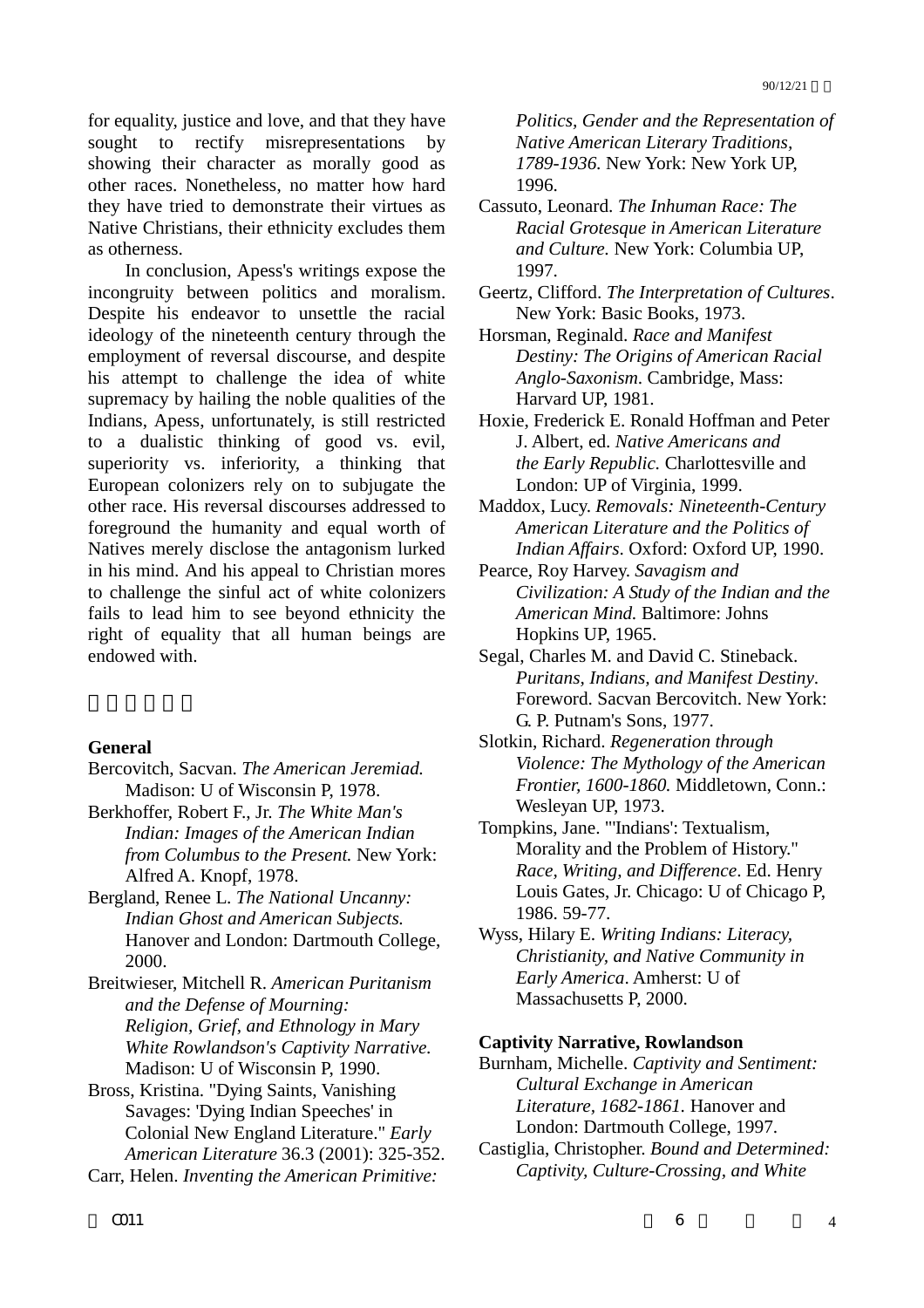*Womanhood from Mary Rowlandson to Patty Hearst*. Chicago: U of Chicago P, 1996.

Diebold, Robert, ed. *The Narrative of the Captivity and Restoration of Mrs. Mary ] Rowlandson.* National Bicentennial Ed. Lancaster, Mass.: N.R., 1975.

Ebersole, Gary L. *Captured by Texts: Puritan to Post-Modern Images of Indian Captivity*. Charlottesville and London: UP of Virginia, 1995.

Faery, Rebecca Blevins. *Cartographies of Desire: Captivity, Race and Sex in the Shaping of an American Nation*. Norman: U of Oklahoma P, 1999.

Greene, David L. "New Light on Mary Rowlandson." *Early American Literature* 20 (1985): 24-38.

Lougheed, Pamela. "'Then Began He to Rant and Threaten': Indian Malice and Individual Liberty in Mary Rowlandson's Captivity Narrative." *American Literature* 74.2 (June 2002): 287-313.

Salisbury, Neal. *Manitou and Providence: Indians, Europeans, and the Making of New England, 1500-1643.* New York: Oxford UP, 1982.

---. "Contextualizing Mary Rowlandson: Native American, Lancaster and the Politics of Captivity." In *Early American Re-Explored: New Readings in Colonial, Early National and Antebellum Culture*. New York: Peter Lang, 2000. 107-150.

Strong, Pauline Turner. *Captive Selves, Captivating Others: The Politics and Poetics of Colonial American Captivity Narratives*. Boulder, Col.: Westview P, 1999.

VanDerBeets, Richard. *The Indian Captivity Narrative*. Lanham, MD: UP of America, 1984.

Vaughan, Alden. *New England Frontier: Puritans and Indians, 1620-1675.* New York: Norton, 1979.

---, ed. *Held Captive by Indians: Selected Narratives, 1642-1836.* Knoxville: U of Tennessee P, 1973.

--- and Edward W. Clark, ed. *Puritans among the Indians: Accounts of Captivity and Redemption, 1676-1724.* Cambridge,

Mass.: The Belknap P of Harvard UP, 1981.

# **William Apess**

Apess, William. *On Our Own Ground: The Complete Writings of William Apess, A Pequot*. Ed. Barry O'Connell. Amherst: U of Massachusetts P, 1992.

Chow, Rey. *The Protestant Ethnic & the Spirit of Capitalism*. New York: Columbia UP, 2002.

Clifford, James. *The Predicament of Culture: Ethnography, Literature, and Art.*  Cambridge: Harvard UP, 1988.

Dannenberg, Anne Marie. "'Where, then shall we place the hero of the wilderness?' : William Apess's *Eulogy on King Philip*  and Doctrines of Racial Destiny." In Jaskoski. 66-82.

Donaldson, Laura E. "Son of the Forest, Child of God: William Apess and the Scene of Postcolonial Nativity." In *Postcolonial America*. Ed. C. Richard King. Urbana and Chicago: U of Illinois P, 2000. 201-222.

Gustafson, Sandra. "Nations of Israelites: Prophecy and Cultural Autonomy in the Writings of William Apess." *Religion and Literature* 26.1 (1994): 31-53.

Jaskoski, Helen. *Early American Writing: New Critical Essays.* New York: Cambridge UP, 1996.

Krupat, Arnold. *The Voice in the Margin: Native American Literature and the Canon.* Berkeley: U of California P, 1989.

McCarthy, Keely. "Conversion, Identity, and the Indian Missionary." *Early American Literature* 36.3 (2001): 353-369..

O'Connell, Barry, ed. *On Our Own Ground: The Complete Writings of William Apess, A Pequot*. Amherst: U of Massachusetts P, 1992.

Said, Edward. *Culture and Imperialism.* New York: Vintage 1993.

Sollors, Werner. *Beyond Ethnicity: Consent and Descent in American Culture.* New York: Oxford UP, 1986.

Todorov, Tzvetan. *The Morals of History.*  Trans. Alyson Waters. Minneapolis: U of Minnesota P, 1995.